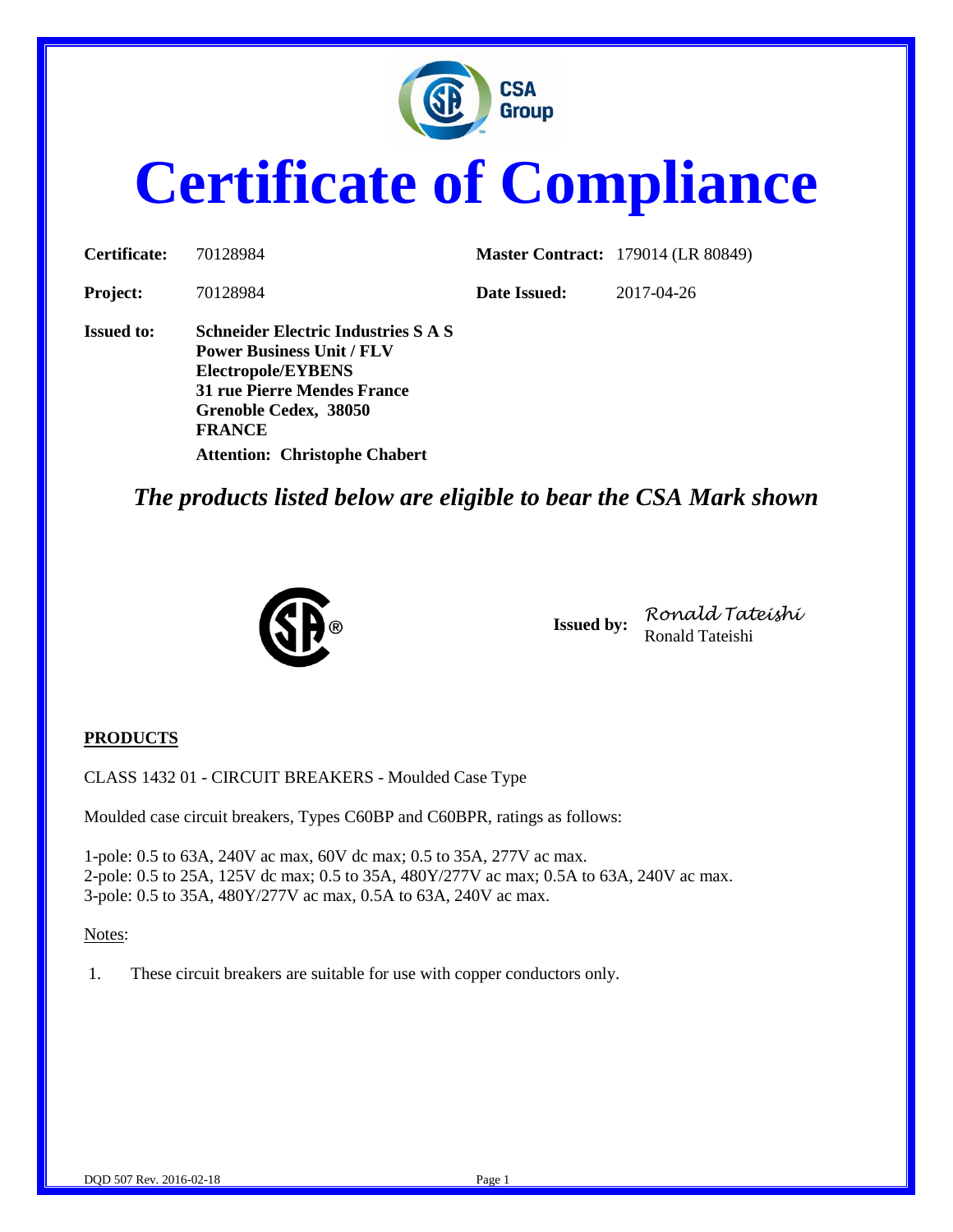

**Certificate:** 70128984 **Project:** 70128984 **Master Contract:** 179014 (LR 80849) **Date Issued:** 2017-04-26

2. These circuit breakers may be marked with interrupting ratings in maximum RMS Symmetrical Amperes as follows:

| Voltages        |    | Ratings            |                          |
|-----------------|----|--------------------|--------------------------|
|                 |    | $0.5A$ up to $35A$ | $40$ up to $63A$         |
| 120V 1P         | AC | 14 kA              | 10 kA                    |
| 240V 1P         | AC | 14 kA              | 10 kA                    |
| 277V 1P         | AC | 10 kA              |                          |
| 240V 2P&3P      | AC | 14 kA              | 10 kA                    |
| 480Y/277V 2P&3P | AC | 10 kA              | $\overline{\phantom{a}}$ |
| 60V 1P          | DC | 10 kA              | 10 kA                    |
| 125V 2P         | DC | $10 kA*$           |                          |

\*Ratings 0.5 up to 25A

#### **APPLICABLE REQUIREMENTS**

CSA Standard C22.2 No. 5 - Molded-Case Circuit Breakers, Molded-Case Switches and Circuit-Breaker Enclosures